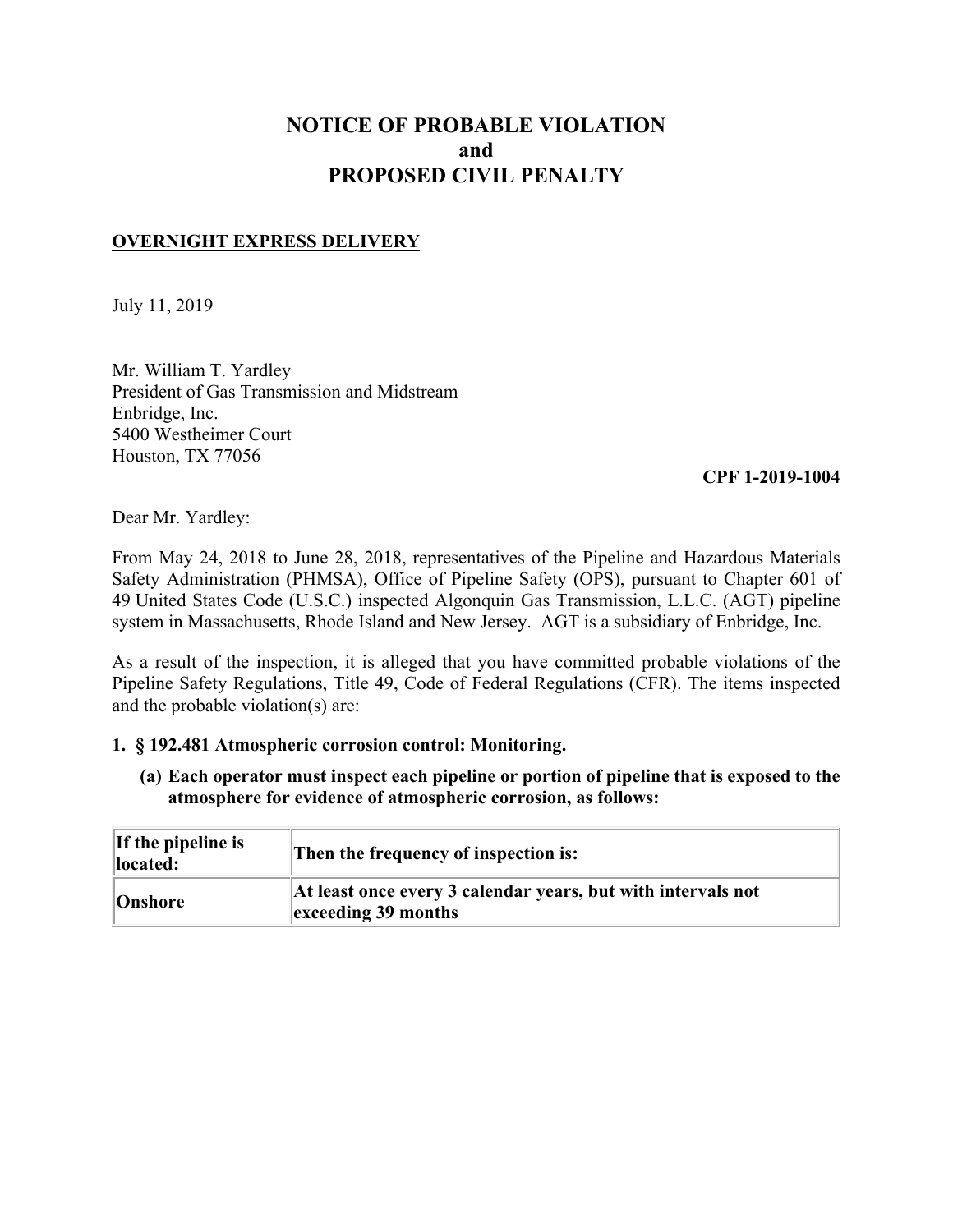AGT failed to inspect each pipeline or portion of pipeline that is exposed to the atmosphere for evidence of atmospheric corrosion at a frequency of at least once every 3 calendar years, but with intervals not exceeding 39 months. Specifically, AGT failed to meet the required time interval at 17 locations exposed to the atmosphere within the Massachusetts Bay/Hubline; 63 locations within the Boston/Westwood area; and 1 location within the New Jersey area.

During the inspections, the PHMSA inspectors reviewed atmospheric corrosion inspection records for the last two inspection cycles for the Massachusetts Bay/Hubline, Boston/Westwood, and New Jersey area PHMSA units. The records demonstrated that a total of 81 locations exceeded the 39 month inspection cycle. During the Massachusetts Bay/Hubline and Boston/Westwood area inspections, AGT personnel indicated that the inspections were not performed due to issues with its work management system.

Therefore, AGT failed to inspect each pipeline or portion of pipeline that is exposed to the atmosphere for evidence of atmospheric corrosion at a frequency of at least once every 3 calendar years, but with intervals not exceeding 39 months.

## **2. § 192.709 Transmission line: Record Keeping**

**Each operator shall maintain the following records for transmission line for the periods specified:** 

**(c) A record of each patrol, survey, inspection, and test required by subparts L and M of this part must be retained for at least 5 years or until the next patrol, survey, inspection, or test is completed, whichever is longer.**

AGT failed to maintain records of a test required by subpart M of 49 C.F.R. Part 192 for at least 5 years. Specifically, AGT failed to maintain records demonstrating that 292 emergency valves in its South Plainfield, NJ operating area were partially operated in accordance with § 192.745(a) during 2016.

Section 192.745(a) states:

(a) Each transmission line valve that might be required during any emergency must be inspected and partially operated at intervals not exceeding 15 months, but at least once each calendar year.

During the inspection, the PHMSA inspector reviewed AGT's Valve Inspection Audit Report (Report) for 2014-2016 in conjunction with a record of AGT's designated emergency valves. The Report included a column titled "Valve Part Full Operated", which is populated with a Y/N response to document that the valve was partially or fully operated in accordance with the requirement. The Report indicated 292 instances in 2016 where emergency valves were not documented as being partially or fully operated during the annual inspection, as the "Valve Part Full Operated" field was null for those records.

Therefore, AGT failed to maintain records of its 2016 emergency valve partial operation test in accordance with § 192.709(c).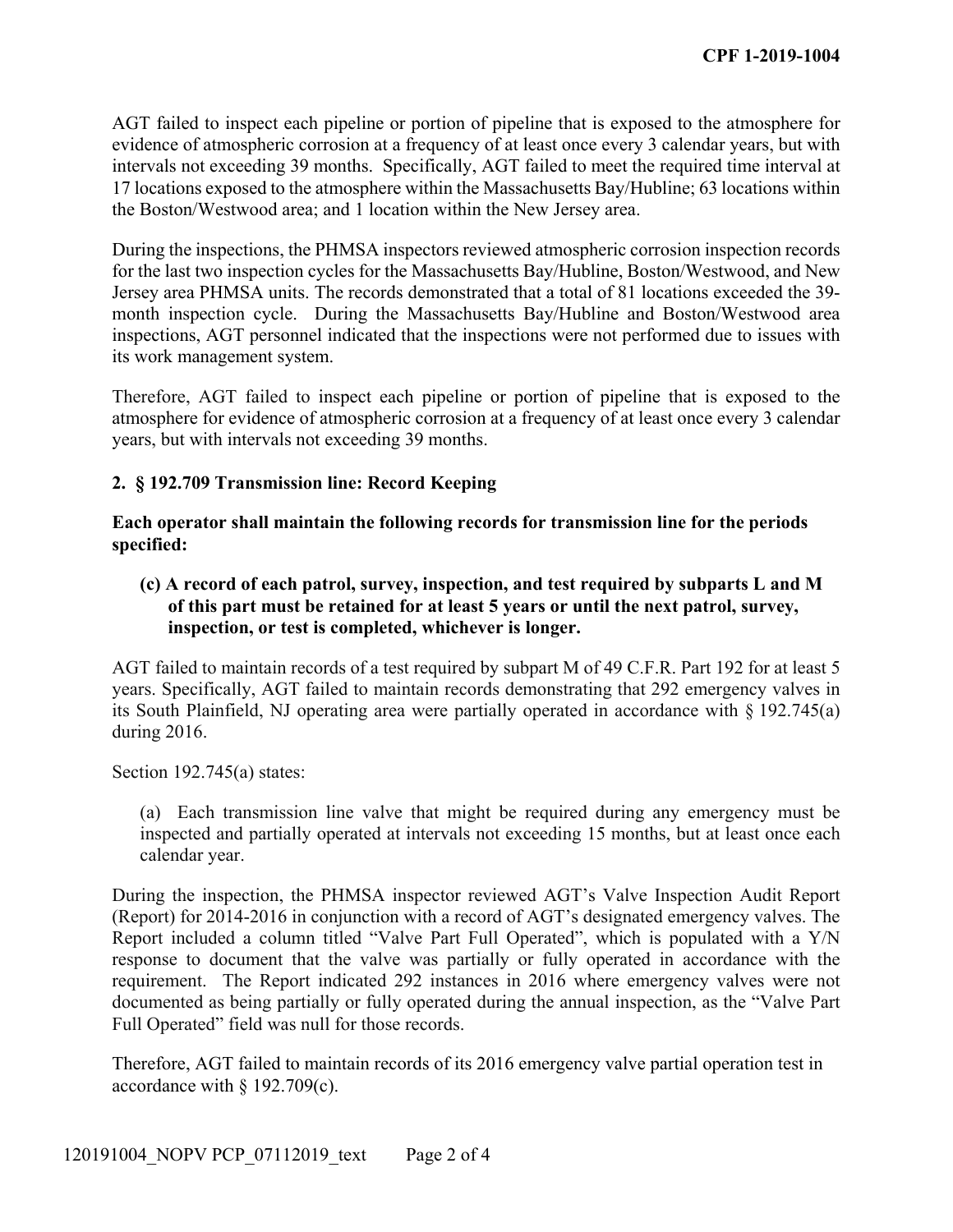## Proposed Civil Penalty

Under 49 U.S.C. § 60122 and 49 CFR § 190.223, you are subject to a civil penalty not to exceed \$213,268 per violation per day the violation persists, up to a maximum of \$2,132,679 for a related series of violations. For violation occurring on or after November 2, 2015 and before November 27, 2018, the maximum penalty may not exceed \$209,002 per violation per day, with a maximum penalty not to exceed \$2,090,022. For violations occurring prior to November 2, 2015, the maximum penalty may not exceed \$200,000 per violation per day, with a maximum penalty not to exceed \$2,000,000 for a related series of violations. The Compliance Officer has reviewed the circumstances and supporting documentation involved in the above probable violation(s) and has recommended that you be preliminarily assessed a civil penalty of \$341,400 as follows:

| Item number | <b>PENALTY</b> |
|-------------|----------------|
|             | \$293,700      |
|             | \$47,700       |

#### Response to this Notice

Enclosed as part of this Notice is a document entitled *Response Options for Pipeline Operators in Compliance Proceedings*. Please refer to this document and note the response options. All material submit in response to this enforcement action may be made publicly available. If you believe that any portion of your responsive material qualifies for confidential treatment under 5 U.S.C. 552(b), along with the complete original document you must provide a second copy of the document with the portions you believe qualify for confidential treatment redacted and an explanation of why you believe the redacted information qualifies for confidential treatment under 5 U.S.C. 552(b).

 submit your correspondence to my office within 30 days from the receipt of this Notice. This Following the receipt of this Notice, you have 30 days to submit written comments, or request a hearing under 49 CFR § 190.211. If you do not respond within 30 days of receipt of this Notice, this constitutes a waiver of your right to contest the allegations in this Notice and authorizes the Associate Administrator for Pipeline Safety to find facts as alleged in this Notice without further notice to you and to issue a Final Order. If you are responding to this Notice, we propose that you period may be extended by written request for good cause.

Please submit all correspondence in this matter to Robert Burrough, Director, PHMSA Eastern Region, 840 Bear Tavern Road, Suite 300, West Trenton, NJ 08628. Please refer to **CPF 1-2019- 1004** on each document you submit, and whenever possible provide a signed PDF copy in electronic format. Smaller files may be emailed to [robert.burrough@dot.gov](mailto:robert.burrough@dot.gov). Larger files should be sent on a CD accompanied by the original paper copy to the Eastern Region Office.

Additionally, if you choose to respond to this (or any other case), please ensure that any response letter pertains solely to one CPF case number.